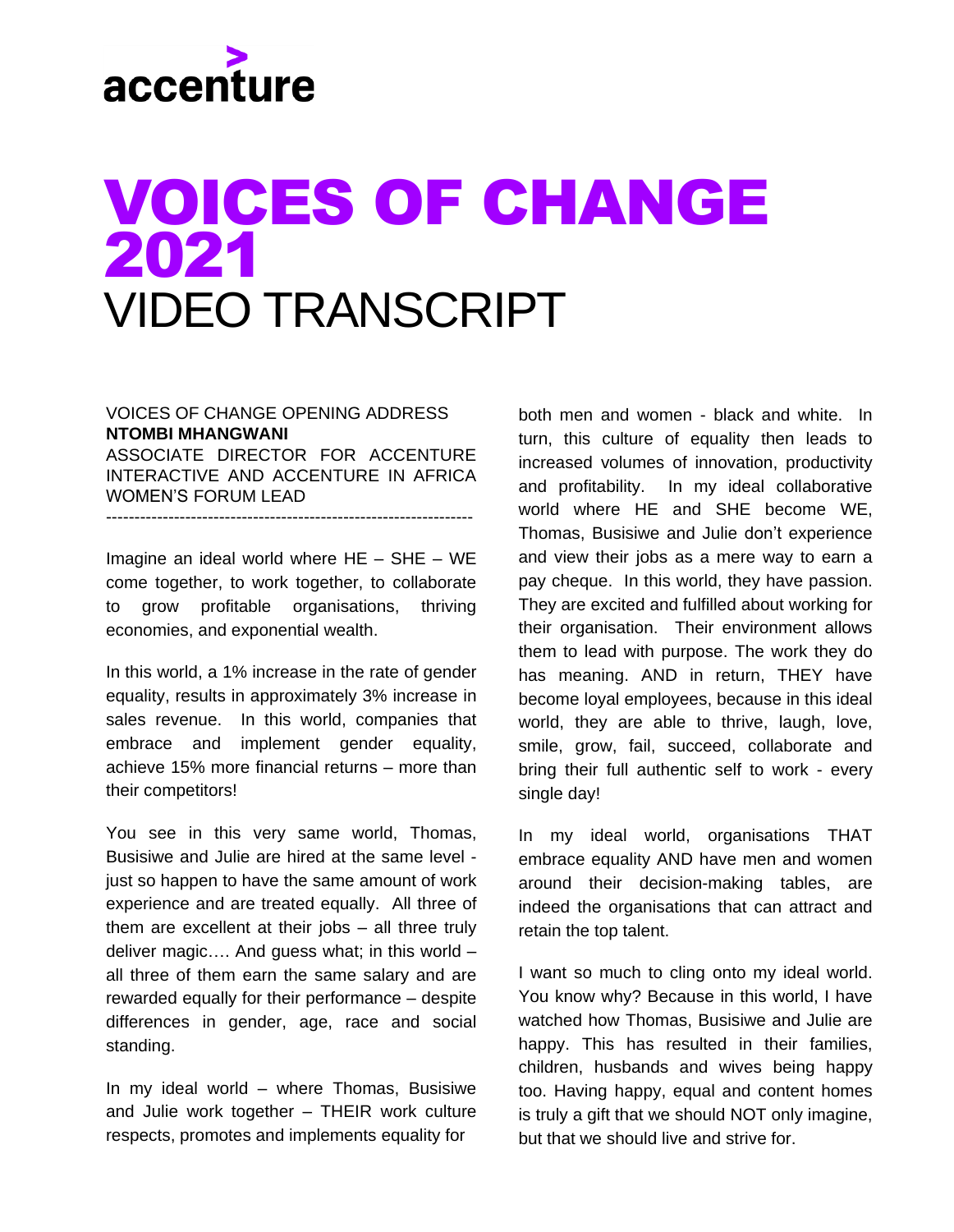

#### Mark Jennings:

Ultimately, for me, it's about creating a public sector that is resilient, that can adapt. And that really helps me.

#### Chris Hayman:

It's that ability to try things, to experiment, to reimagine citizens services, to unlock the data that's been stored away for many years, ultimately improve citizens lives

Good morning and welcome to our 2021 virtual Voices of Change movement.

Now, stepping out of my imagined ideal world and facing current realities.

In the real world, I am expected to accept that women still only earn 77 cents for each dollar our male counterparts earn for the same work. This needs to change!

Women are still significantly under-represented in the workplace. In 2020 the International Labour Organisation (ILO) found at 74% of men participated in the labour force and women only represented 47% of the formally employed in both developed and developing nations. This needs to change!

Women are still poorly represented at leadership levels or not represented at all. In 2020 Fortune found that across the world's Fortune 500 companies only 7.4% of the CEOs were female. This needs to change!

UNICEF estimates, around the world, 132million girls are out of school. 34.3million of them are at a primary school age, 30million of lowersecondary school age, and 67.4million could be attending upper-secondary school. This needs to change! We need to improve access to education and mitigate drop-out rates because education is key to empowerment and diversity.

There are those who say THAT AT THE CURRENT RATE - none of us will see gender parity in our lifetime. The WEF predicts that THE overall gender gap will only close in 99.5 years if we continue the same trajectory. Thus, ladies and gentlemen, we need to work together. We must hurry up to make things change!

In Africa and South Africa, the need is as urgent as elsewhere. Things need to change on our continent. We need to improve the unemployment numbers amongst women. STATS SA found that unemployment of women exceeds that of men by more than 4%. The WEF prediction IS THAT only in 217 years from now, we will be all on equal pay. Our women more often fall more victim to retrenchment with 2 out of 3 recently retrenched workers in South Africa being female during the time of COVID according to a UCT study.

My name is Ntombizodwa Mhangwani. I raise my Voice for Change! I am a product but also a champion of change. It has been a long and interesting journey from humble township beginnings to a leadership position where I can enable and drive change.

ALMOST like Louis Armstrong, I want to sing of a beautiful world that awaits. However, in my song we are ALL standing shoulder to shoulder as equals, building this better world.

I was fortunate. I had opportunities to grasp. I worked hard to rise and bring change to the world that has helped shape me. Inspiring women as well as leading men shaped my skill and my character along the way. More importantly though, I have been able to empower others as I rose, strengthening deserving women and men in the organisations that I have been privileged to be part of.

.